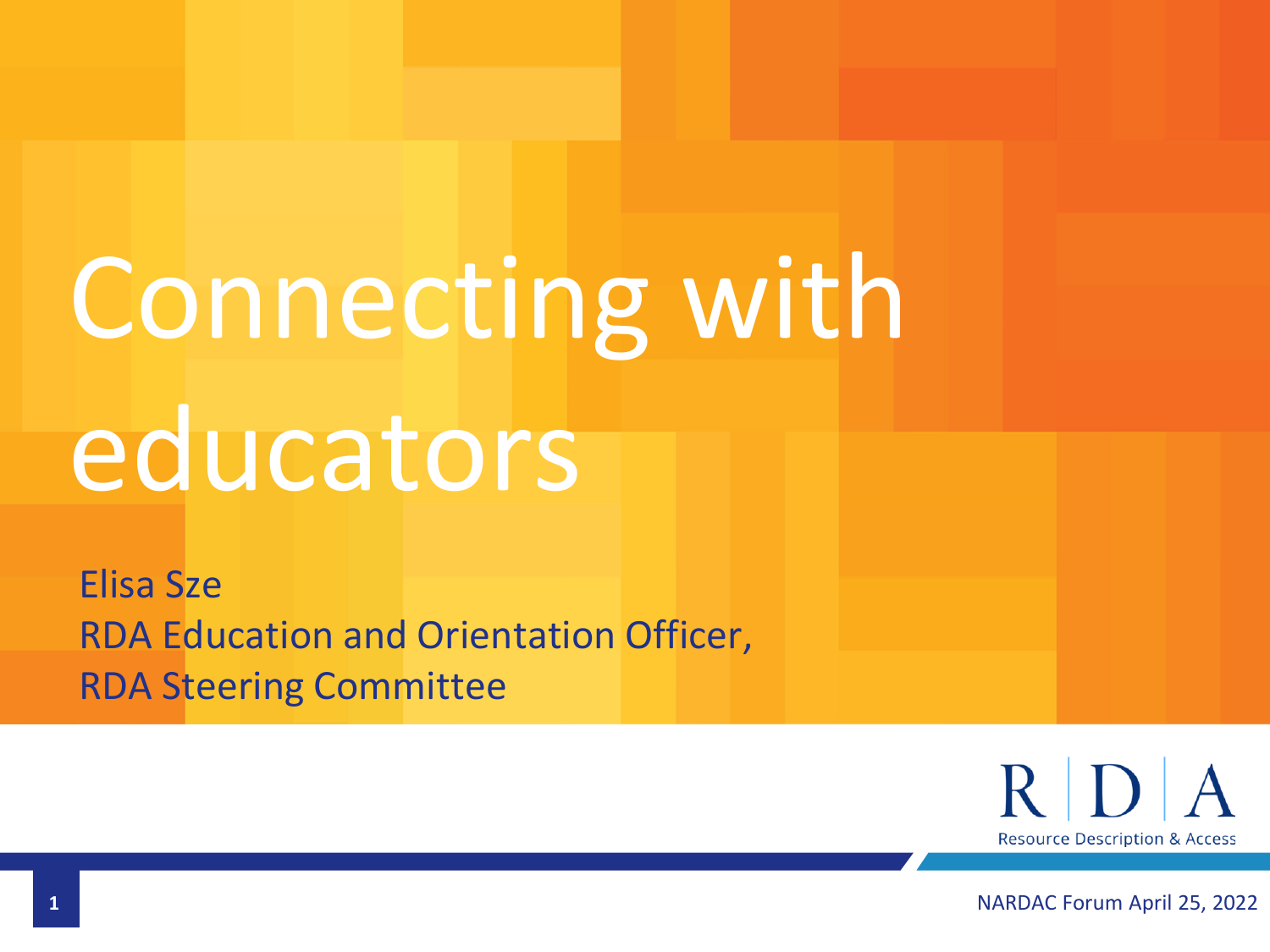### Background



#### Elisa Sze

Metadata Librarian University of Toronto Libraries

Sessional instructor Faculty of Information, University of Toronto Course: *INF2145 Creation and Organization of Bibliographic Records*

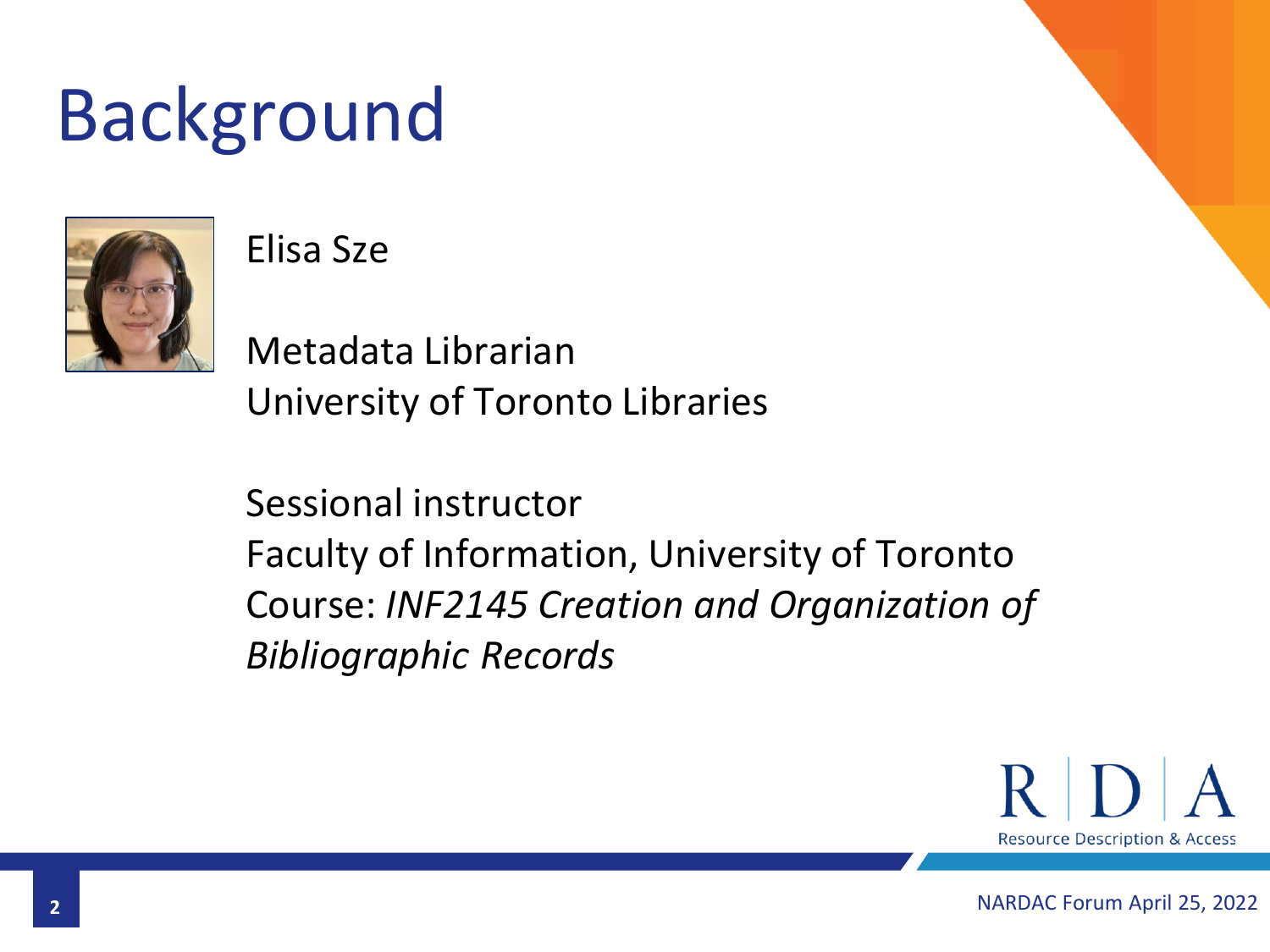### Overview of the position

- Facilitate effective RDA instruction relating to the official Toolkit
- Encourage and support communities in their transition to the official Toolkit
- Temporary position; term runs from January 1-December 31, 2022

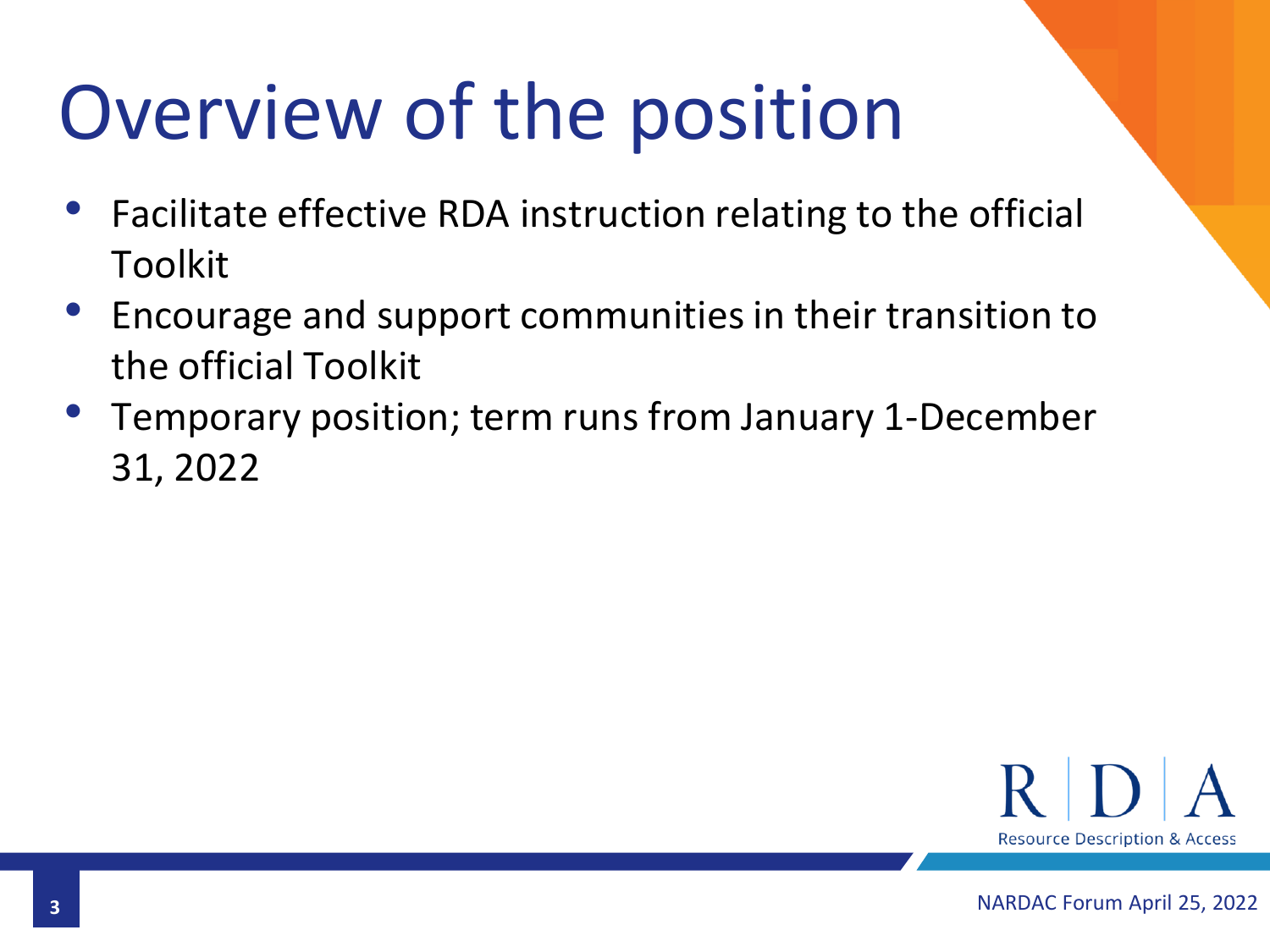## Tasks of the position

- Liaise with RSC members and communities as they plan outreach events
- Liaise with LIS education communities, and build informal network of RDA educators/experts
- Identify opportunities for RDA education and orientation internationally and recommend how to handle them
- Create instructional materials for RDA content and give related presentations (*but not* creating instructional materials for specific communities)
- Work with RSC Secretary in responding to some Toolkit feedback
- Prepare RDA revision proposals, discussion papers, and fast track changes as appropriate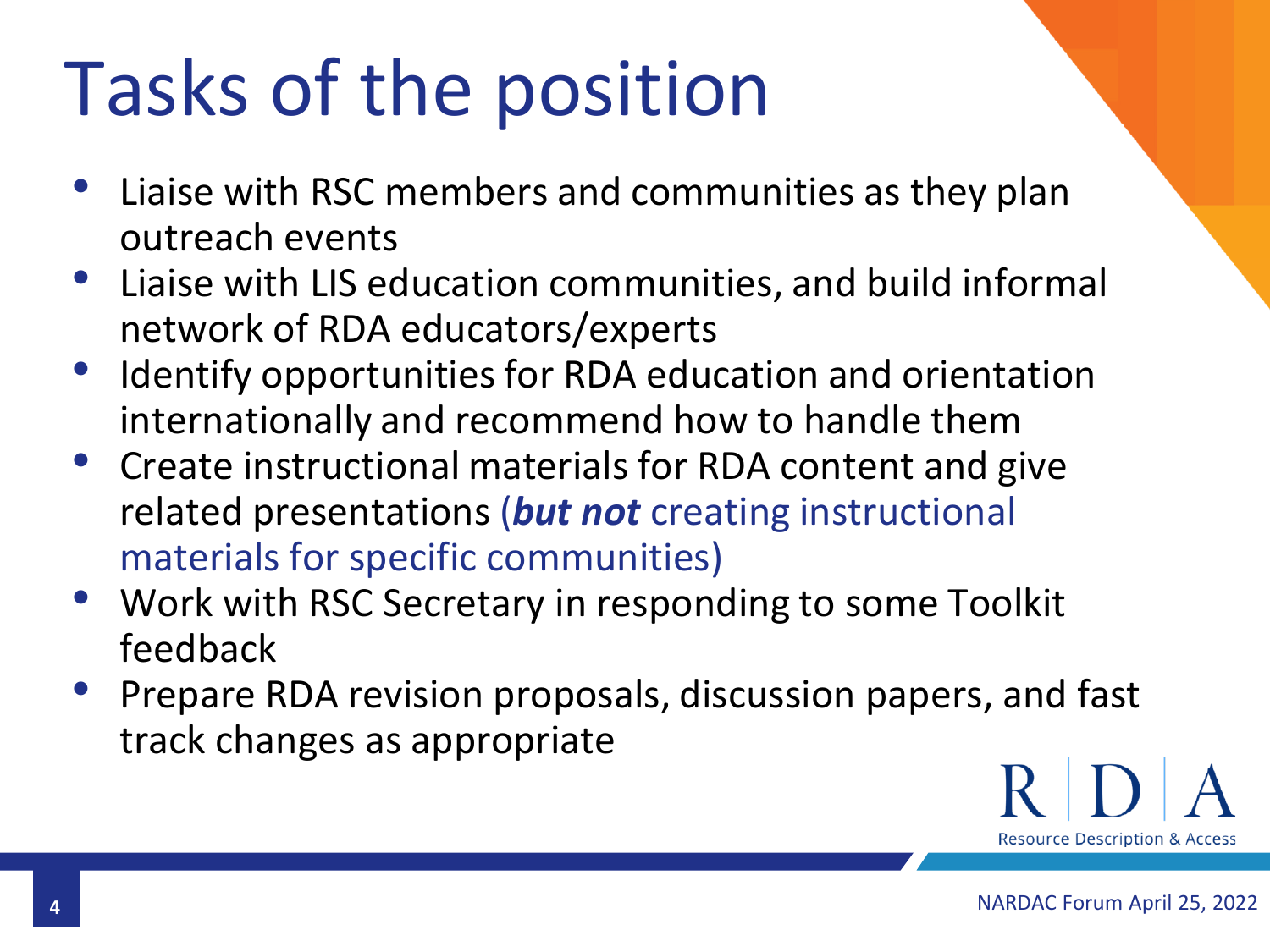#### Activities to date

- Connecting with regional representatives
- Identifying and connecting with instructors who teach cataloguing, knowledge organization, or metadata creation courses within library and information science programs
	- Differences across regions
	- Mix of university degree programs and vocational diploma/certificate programs
- Conducting short interviews to hear first hand about
	- •General philosophy and approach to teaching cataloguing
	- Challenges around switching to new RDA
	- Successful teaching approaches
- Sharing teaching ideas with RSC members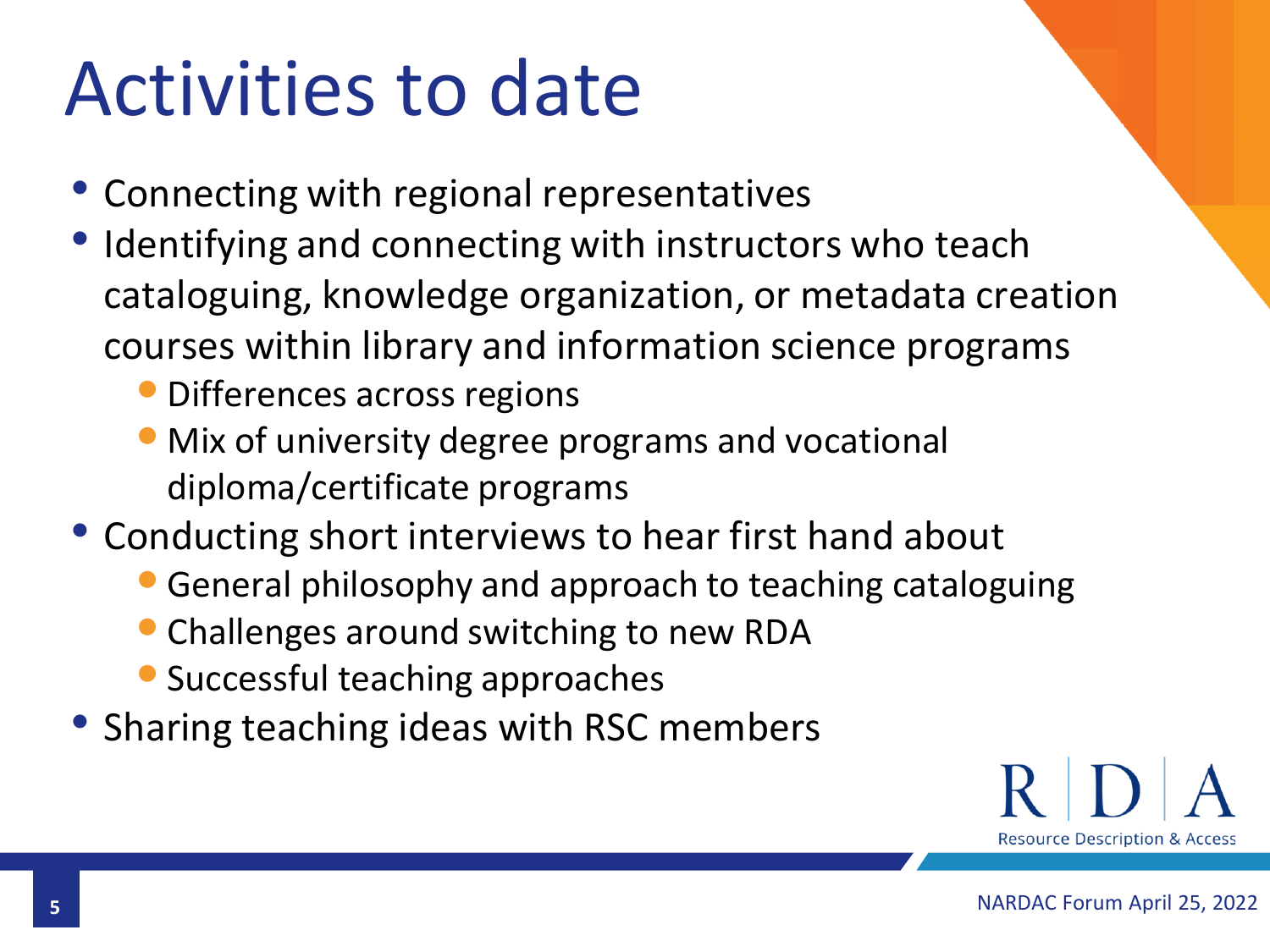#### Themes heard

- Uncertainty about how to begin
- Hesitance or fear of getting things "wrong"
	- Answering the question "Why?": Instructors are aware of the concept of linked open data, but are unsure of how that applies to metadata creation in a library-specific context
- For those who are eager to test out the new RDA Toolkit, typical reasons cited include:
	- Potential for wider applications of library metadata
	- **EXEDE FIGUREY IS COMPT THE PROTE:** Desire to prepare students for what is coming
	- Instinct/gut feeling that students who successfully navigate the new RDA Toolkit are more adaptable to working with the original Toolkit if required by the workplace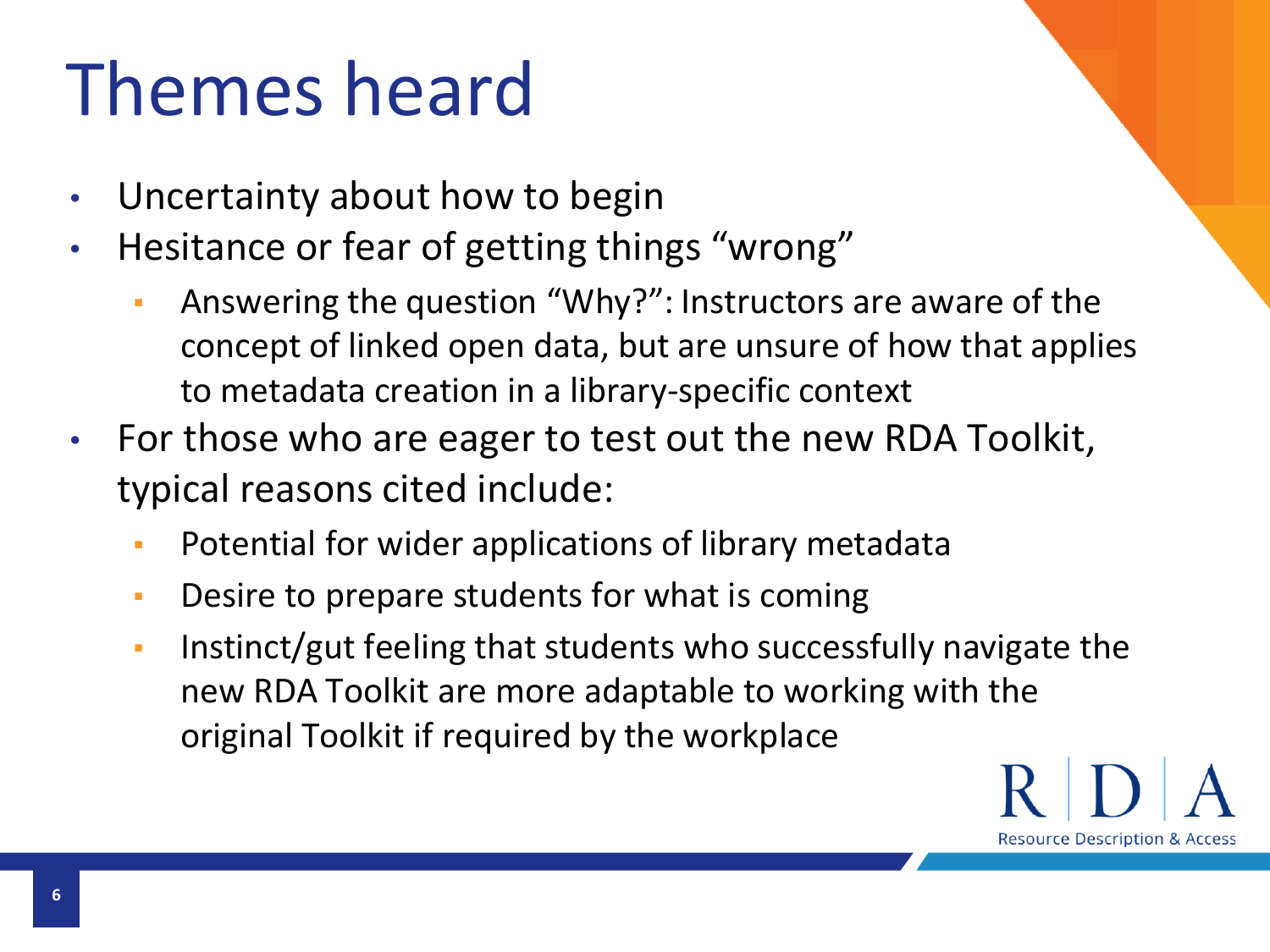#### What instructors are looking for

- Guidance on how to begin
	- Looking for a "narrative" to follow
- Definitions for new terminology
	- Demystifying application profiles
	- What a metadata description set could look like
- What does it mean on a practical level, when we say that RDA is aligned with the IFLA LRM conceptual model?
- Concrete examples
	- Unspoken assumption: Examples sought would be based on the implementation scenario most prominently encountered by new graduates entering the library workforce
- Opportunity to watch others create metadata using the new RDA Toolkit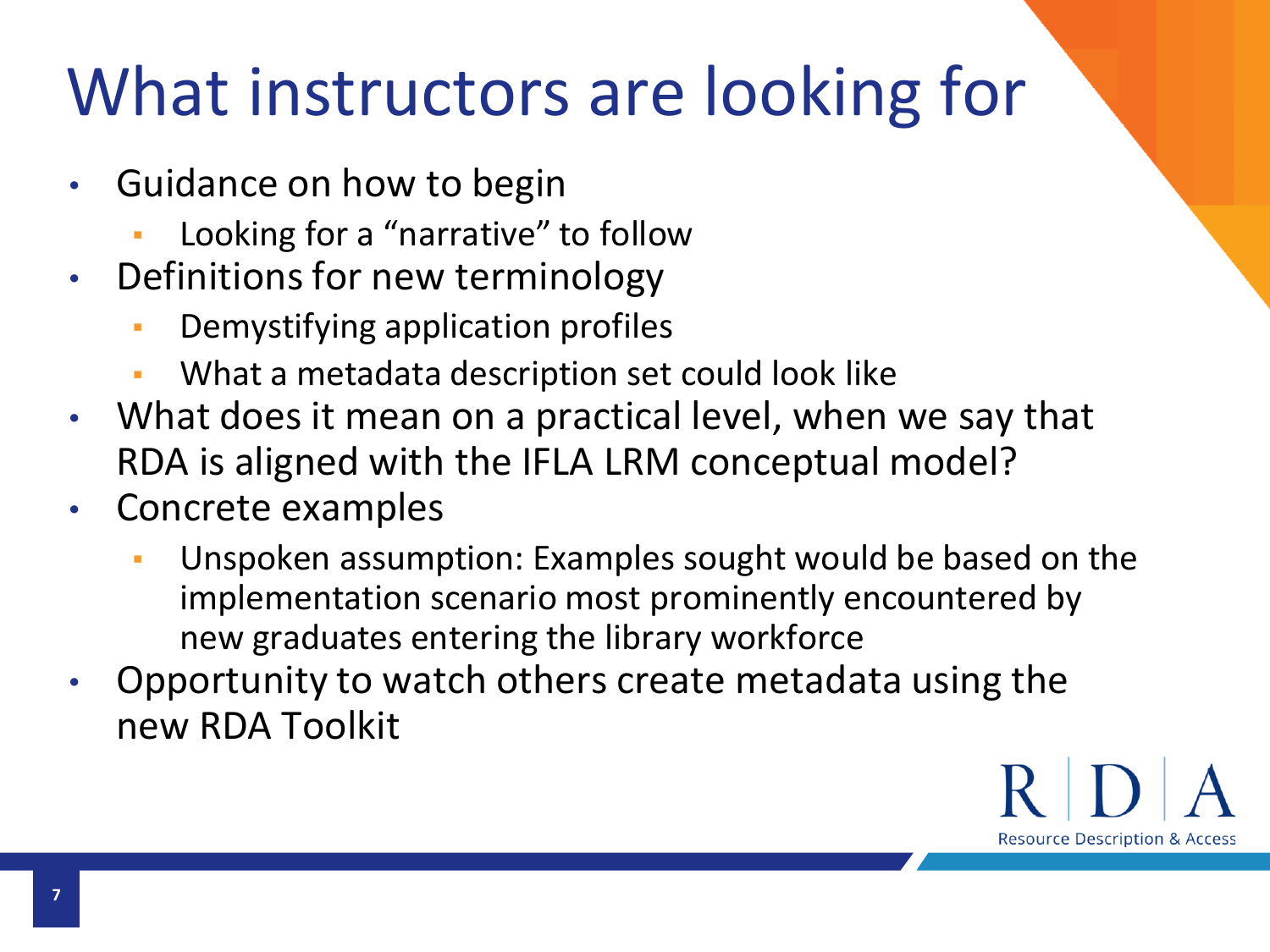#### Student reception of RDA

*Anecdotal experience from co-teaching INF2145 at the University of Toronto iSchool, Winter 2022 semester*

- Students' challenges were not specific to learning the official RDA per se, but rather, to cultivating the mindset of a cataloguer.
- Students with prior exposure to element/property-value pairs, application profiles, metadata schemas, and ontologies through other iSchool courses tended to adapt comfortably to RDA Toolkit.
- One student said that she liked RDA, and found it "to be very fluid and navigable":
	- "I like envisioning how the different entities and elements interact with each other, and the RDA Toolkit does a good job of drawing out the hierarchies and relationships, and making those clear to the cataloguer."